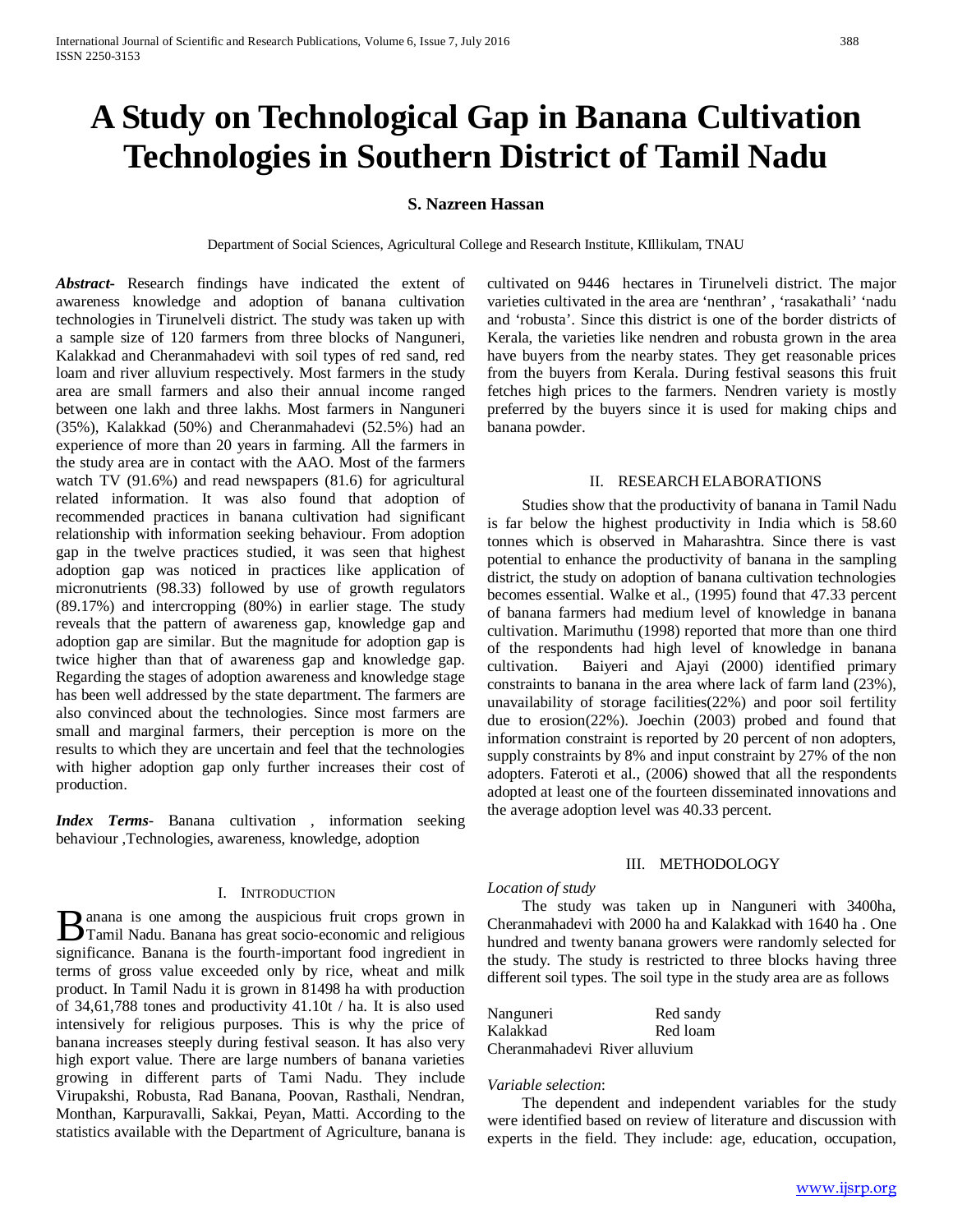farming experience, farm holdings, area under banana cultivation, annual income, information seeking behavior, awareness ,knowledge and adoption on banana cultivation technologies.

Twelve farm operations which reflect on the yield of

identified based on discussion with Scientists and Extension Workers and pre survey. The package of practices/ recommendations as given by the Tamil Nadu Agricultural University was used as the reference to assess the adoption in different practices.

|  |  |  |  | banana were considered for the study. The farm operations were |  |
|--|--|--|--|----------------------------------------------------------------|--|
|  |  |  |  |                                                                |  |

| <b>Items</b>                          | <b>Recommendations</b>                                                                                                                                                           |                                                                                                                                                                                  |                 |                                                                                                                                                                                                                                                                                                                                                                                 |  |  |  |  |  |
|---------------------------------------|----------------------------------------------------------------------------------------------------------------------------------------------------------------------------------|----------------------------------------------------------------------------------------------------------------------------------------------------------------------------------|-----------------|---------------------------------------------------------------------------------------------------------------------------------------------------------------------------------------------------------------------------------------------------------------------------------------------------------------------------------------------------------------------------------|--|--|--|--|--|
| Varieties                             | Rasthali, Nendren                                                                                                                                                                |                                                                                                                                                                                  |                 |                                                                                                                                                                                                                                                                                                                                                                                 |  |  |  |  |  |
| Spacing                               | 1.8 mx 1.8m<br>Robusta and Nendran<br>3080 plants/ha                                                                                                                             |                                                                                                                                                                                  |                 |                                                                                                                                                                                                                                                                                                                                                                                 |  |  |  |  |  |
| Selection of suckers                  |                                                                                                                                                                                  | Sword suckers of 1.5 to 2.0 kg weight free from diseases and nematodes.                                                                                                          |                 |                                                                                                                                                                                                                                                                                                                                                                                 |  |  |  |  |  |
|                                       | (i) Pralinage with 40 g of Carbofuran 3 G granules per sucker.<br>(ii) Dip the corm with 0.75% Monocrotophos, shade dry for atleast 24<br>hours and plant.                       |                                                                                                                                                                                  |                 |                                                                                                                                                                                                                                                                                                                                                                                 |  |  |  |  |  |
|                                       |                                                                                                                                                                                  |                                                                                                                                                                                  |                 |                                                                                                                                                                                                                                                                                                                                                                                 |  |  |  |  |  |
|                                       | <b>Details</b>                                                                                                                                                                   |                                                                                                                                                                                  |                 | K                                                                                                                                                                                                                                                                                                                                                                               |  |  |  |  |  |
|                                       | Garden<br>land<br>Nendran                                                                                                                                                        | 150                                                                                                                                                                              | 90              | 300                                                                                                                                                                                                                                                                                                                                                                             |  |  |  |  |  |
|                                       | Wetland                                                                                                                                                                          |                                                                                                                                                                                  |                 |                                                                                                                                                                                                                                                                                                                                                                                 |  |  |  |  |  |
|                                       | Nendran                                                                                                                                                                          |                                                                                                                                                                                  | 35              | 450                                                                                                                                                                                                                                                                                                                                                                             |  |  |  |  |  |
|                                       |                                                                                                                                                                                  |                                                                                                                                                                                  |                 | 390                                                                                                                                                                                                                                                                                                                                                                             |  |  |  |  |  |
| Use of Growth Regulators to           |                                                                                                                                                                                  |                                                                                                                                                                                  |                 |                                                                                                                                                                                                                                                                                                                                                                                 |  |  |  |  |  |
|                                       |                                                                                                                                                                                  |                                                                                                                                                                                  |                 |                                                                                                                                                                                                                                                                                                                                                                                 |  |  |  |  |  |
| $5th$ and $7th$ months after planting |                                                                                                                                                                                  |                                                                                                                                                                                  |                 |                                                                                                                                                                                                                                                                                                                                                                                 |  |  |  |  |  |
| Desuckering                           |                                                                                                                                                                                  |                                                                                                                                                                                  |                 |                                                                                                                                                                                                                                                                                                                                                                                 |  |  |  |  |  |
| Propping                              | At bunch emergence                                                                                                                                                               |                                                                                                                                                                                  |                 |                                                                                                                                                                                                                                                                                                                                                                                 |  |  |  |  |  |
| Bunch cover for better appearance     | Use transparent polyethylene sleeves with 2% (during cool season) - 4%<br>(during summer season) ventilation to cover the bunch immediately after                                |                                                                                                                                                                                  |                 |                                                                                                                                                                                                                                                                                                                                                                                 |  |  |  |  |  |
| Integrated<br>management<br>pest      |                                                                                                                                                                                  |                                                                                                                                                                                  |                 |                                                                                                                                                                                                                                                                                                                                                                                 |  |  |  |  |  |
|                                       |                                                                                                                                                                                  |                                                                                                                                                                                  |                 |                                                                                                                                                                                                                                                                                                                                                                                 |  |  |  |  |  |
|                                       |                                                                                                                                                                                  |                                                                                                                                                                                  |                 |                                                                                                                                                                                                                                                                                                                                                                                 |  |  |  |  |  |
|                                       |                                                                                                                                                                                  |                                                                                                                                                                                  |                 |                                                                                                                                                                                                                                                                                                                                                                                 |  |  |  |  |  |
|                                       | Pre- treatment of suckers<br>Intercropping at earlier stages<br><b>Recommended Fertilizer</b><br>improve the grade of bunches<br>Micronutrients application at 3rd,<br>practices | Robusta<br>opening of the last hand.<br>Stem injection with monocrotophos<br>Hot water treatment of suckers<br>Use of cosmolure trap<br>Application of carbofuran and neem cake. | N<br>210<br>160 | Leguminous vegetables can be grown as intercrops<br>P<br>50<br>2, 4-D at 25 ppm (25 mg/lit) after the last hand has emerged.<br>Spray CCC 1000 ppm at 4th and 6th month after planting.<br>ZnSO4 (0.5%), FeSO4 (0.2%), CuSO4 (0.2%) and H3BO3 (0.1%)<br>After 8 months from removal of suckers at monthly intervals<br>Swabbing of monocrotophos 2ml/litre over the pseudostem. |  |  |  |  |  |

## **Table 1. Selected recommended Practices on Banana Cultivation selected for the study**

## *Development of Questionnaire***:**

A questionnaire to collect data based on the objectives was developed for the study.

## *Pre-survey and refinement of Questionnaire*:

A pre-survey was conducted at *Srivaikundam* of Thoothukudi district and the questionnaire was modified based on the survey. Accordingly from sixteen recommended practices 12 practices were finalised for study.

## *Survey*:

Survey was conducted in *Nanguneri, Kalakkad* and *Cheranmahadevi* blocks of Tirunelveli district. Forty farmers from each block were contacted for the survey. A total of one hundred and twenty farmers were contacted. Data was collected using a structured questionnaire. Consolidation and tabulation of data was done.

## **Research Design:** Exploratory study

 **Statistical tools used:** Data obtained was analyzed using the following statistical tools Mean Frequency Percentage Standard deviation Correlation

#### *Awareness gap*

Awareness gap has been defined as the proportion of gap in the awareness about the recommended practices and it is expressed in percentage (Ray *et. al.*, 1995). The awareness gap of a particular practice expressed in percentage was: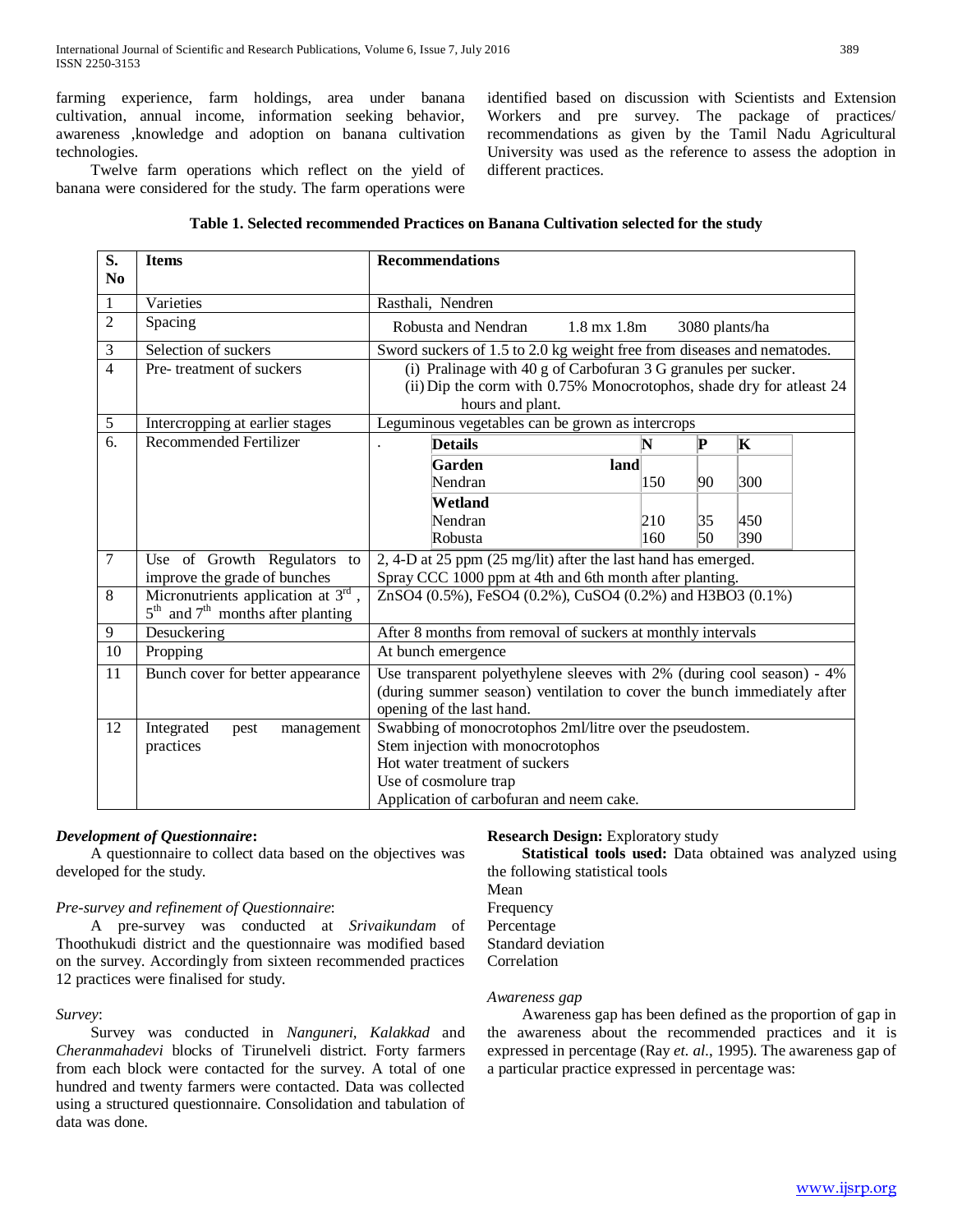Awareness Gap = Total no. of responses that can be obtained for the selected practice -- No. of responses for the selected practice x 100

> Total no. of responses that can be obtained for the selected practice

#### *Knowledge Gap*

In the present study Knowledge gap was operationalised about the proportion of knowledge gap about the twelve recommended banana cultivation practices by the farmers and expressed in percentage. The measurement procedure is followed as in awareness gap.

Knowledge Gap = Total no. of responses that can be obtained for the selected practice -- No. of responses for the selected practice x 100

> Total no. of responses that can be obtained for the selected practice

=

In the present study Adoption gap was operationalised about the proportion of gap in adoption about the twelve recommended banana cultivation practices by the farmers and expressed in percentage. The measurement procedure is followed as in awareness gap.

Adoption Gap Total no. of responses that can be obtained for the selected practice -- No. of x 100 responses for the selected practice

> Total no. of responses that can be obtained for the selected practice

## IV. RESULTS

The area under banana cultivation in Tirunelveli district is increasing every year. Tirunelveli has been identified as one of the potential areas in banana cultivation. In order to increase the productivity of banana it is essential to study the adoption of the recommended practices.

**N=120**

| <b>Profile</b>       | Category                        | Nanguneri        |                 | <b>Kalakkad</b>  |               | $1$ V $-120$    | Cheranmahadevi |  |
|----------------------|---------------------------------|------------------|-----------------|------------------|---------------|-----------------|----------------|--|
| <b>Characters</b>    |                                 | $N=40$<br>$N=40$ |                 |                  |               | $N=40$          |                |  |
| Age                  |                                 | N <sub>0</sub>   | $\frac{0}{0}$   | N <sub>0</sub>   | $\frac{0}{0}$ | No              | $\frac{0}{0}$  |  |
|                      | < 40                            | 17               | 42.5            | 15               | 37.5          | 18              | 45             |  |
|                      | $41 - 50$                       | 10               | 25              | 18               | 45            | 16              | 40             |  |
|                      | 51-60                           | 6                | 15              | 3                | 7.5           | 3               | 7.5            |  |
|                      | Above 61                        | $\overline{7}$   | 17.5            | $\overline{4}$   | 10            | $\overline{3}$  | 7.5            |  |
|                      | Total                           | 40               | 100             | 40               | 100           | 40              | 100            |  |
| <b>Education</b>     | Illiterate                      | $\mathbf{0}$     | $\mathbf{0}$    | 1                | 2.5           | 1               | 2.5            |  |
|                      | Primary                         | 9                | 22.5            | 14               | 35            | 14              | 35             |  |
|                      | High school                     | 24               | 60              | 14               | 35            | 16              | 40             |  |
|                      | Secondary                       | 5                | 12.5            | 5                | 12.5          | 7               | 17.5           |  |
|                      | Graduate and above              | $\overline{2}$   | 5               | 6                | 15            | $\overline{2}$  | 5              |  |
|                      | Total                           | 40               | 100             | 40               | 100           | 40              | 100            |  |
| Occupation           | Banana cultivation as main crop | 21               | 52.5            | 28               | 70            | 26              | 65             |  |
|                      | Banana cultivation as secondary | 19               | 47.5            | 12               | 30            | 14              | 35             |  |
|                      | crop                            |                  |                 |                  |               |                 |                |  |
|                      | Total                           | 40               | 100             | 40               | 100           | 40              | 100            |  |
| <b>Annual income</b> | $<$ 100000                      | 16               | 40              | 15               | 37.5          | 12              | 30             |  |
|                      | 100001-300000                   | 22               | $\overline{55}$ | 20               | 50            | $\overline{24}$ | 60             |  |
|                      | >300000                         | $\overline{2}$   | 5               | 5                | 12.5          | $\overline{4}$  | 10             |  |
|                      | Total                           | 40               | 100             | 40               | 100           | 40              | 100            |  |
| <b>Farming</b>       | $<$ 5 years                     | 1                | 2.5             | $\boldsymbol{0}$ | $\mathbf{0}$  | $\mathbf{0}$    | $\overline{0}$ |  |
| <b>Experience</b>    | $5-10$ years                    | 13               | 32.5            | 3                | 7.5           | 5               | 12.5           |  |
|                      | $11-15$ years                   | 6                | 15              | 9                | 22.5          | $\overline{8}$  | 20             |  |
|                      | $\overline{16}$ -20 years       | 6                | 15              | $\overline{8}$   | 20            | 6               | 15             |  |
|                      | $<$ 20 years                    | 14               | 35              | 20               | 50            | 21              | 52.5           |  |

## **Table 2 Profile characteristics of Banana growers**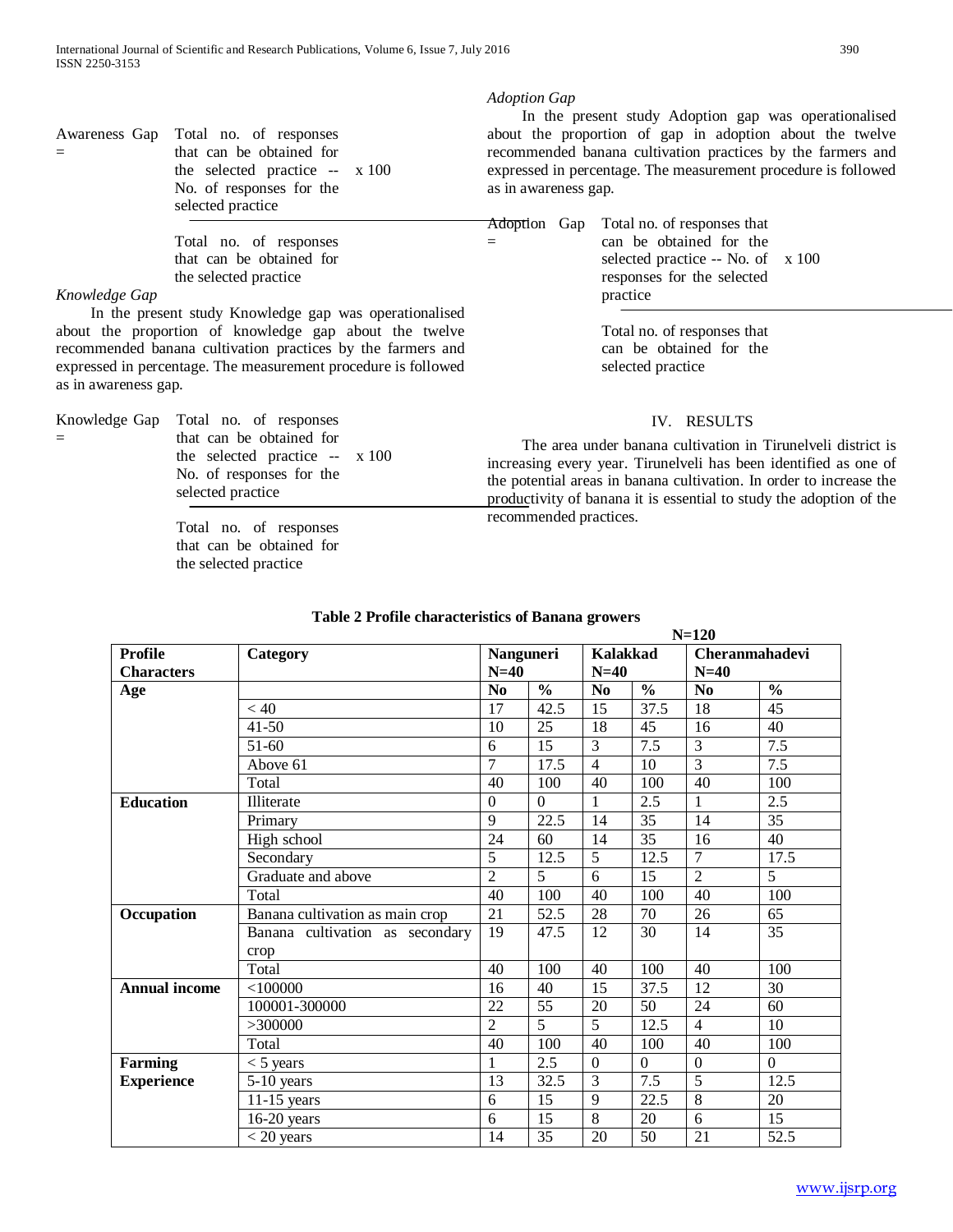**Age** Most of the farmers in Nanguneri (42.5%) and Cheranmahadevi are young farmers in the age group below 40 years. This shows a positive trend in agricultural scenario which attracts more of young farmers in agriculture. A majority of farmers in Kalakkad are coming under the age group between 41 and 50 years.

#### **Education**

Most of the farmers have education level upto high school. This is followed by farmers with an educational level upto fifth standard. Only 2.5 % farmers were found to be illiterates in Cheranmahadevi as well as in Nanguneri blocks.

## **Occupation**

Most of the farmers in the area grow banana as their main crop. This is because they get good returns due to the demand in the nearby state, Kerala. It was found that more than half of the farmers in the area have banana as their main crop as seen in Nanguneri (52.5%), Kalakkad (70%) and Cheranmahadevi( 65%).

## **Annual Income:**

Most farmers in the area are small farmers and also their annual income ranges between 0ne lakh and three lakhs.

## **Farming Experience:**

Most of the farmers had farming as their traditional occupation. So a majority of farmers had a farming experience for more than 20 years. It is seen from the table that most farmers in Nanguneri (35%0, Kalakkad(50%) and Cheranmahadevi (52.5%) had an experience in growing banana for more than 20 years.

## **Farm size:**

The survey results show that most farmers in the study area are having farm area ranging from 1 to 3 acres .

## **Area under banana**:

Most farmers in the study area are cultivating banana one to two acres only. The farmers grow banana since they get more returns from this commercial crop compared to the earlier food crop that is rice. .

## **Material possession**

Majority of the farmers in all the blocks had one to five numbers of farm materials which they make use for their farming purpose. Only 2.5 % of farmers in Cheranmahadevi have more than ten numbers of materials which includes farm implements.

## **Information seeking Behaviour**

The various channels of communication were also studied. The farmers are in contact with the AAO in personnel channel. Personnal localite channels like relatives (60%), farmers from own village (51.67%) and friends (45.8%) were used by the farmers. The farmers use impersonal channels like television (91.67%), newspaper (81.67%) and radio 64.17 %)

| International Journal of Scientific and Research Publications, Volume 6, Issue 7, July 2016 | 391 |
|---------------------------------------------------------------------------------------------|-----|
| <b>ISSN 2250-3153</b>                                                                       |     |

| Profile           | Category     | <b>Nanguneri</b> |          | Kalakkad |          | <b>Cheranmahadevi</b><br>$N=40$ |      |  |
|-------------------|--------------|------------------|----------|----------|----------|---------------------------------|------|--|
| <b>Characters</b> |              | $N=40$           |          | $N=40$   |          |                                 |      |  |
|                   | Total        | 40               | 100      | 40       | 100      | 40                              | 100  |  |
| <b>Farm size</b>  | $< 1$ ac     | 3                | 7.5      | 2        | 5        | 3                               | 7.5  |  |
|                   | $1-2$ ac     | 16               | 40       | 15       | 37.5     | 13                              | 32.5 |  |
|                   | $2.1 - 3$ ac | 11               | 27.5     | 13       | 32.5     | 8                               | 20   |  |
|                   | $>3.1$ ac    | 10               | 25       | 10       | 25       | 16                              | 40   |  |
|                   | Total        | 40               | 100      | 40       | 100      | 40                              | 100  |  |
| Area under        | $< 1$ ac     | 17               | 42.5     | 6        | 15       | 10                              | 25   |  |
| banana            | $1-2$ ac     | 17               | 42.5     | 28       | 70       | 18                              | 45   |  |
| cultivation       | $2.1 - 5$ ac | 6                | 15       | 4        | 10       | $\overline{7}$                  | 17.5 |  |
|                   | $>5.1$ ac    | $\theta$         | $\Omega$ | 2        | 5        | 5                               | 12.5 |  |
|                   | Total        | 40               | 100      | 40       | 100      | 40                              | 100  |  |
| <b>Material</b>   | $1-5$ nos    | 37               | 92.5     | 36       | 90       | 37                              | 92.5 |  |
| possession        | $6 - 10$     | 3                | 7.5      | 4        | 10       | 2                               | 5    |  |
|                   | $11 - 15$    | $\Omega$         | $\Omega$ | $\Omega$ | $\Omega$ | 1                               | 2.5  |  |
|                   | Total        | 40               | 100      | 40       | 100      | 40                              | 100  |  |
|                   |              |                  |          |          |          |                                 |      |  |

|                |                           | $N = 120$      |         |
|----------------|---------------------------|----------------|---------|
| S. No.         | <b>Information source</b> | N <sub>0</sub> | Percent |
|                | <b>AAO</b>                | 120            | 100.00  |
| っ              | AO                        | 58             | 48.33   |
| 3              | <b>ADA</b>                | 40             | 33.33   |
| $\overline{4}$ | <b>JDA</b>                | 24             | 20.00   |
| 5              | Scientists                | 26             | 21.67   |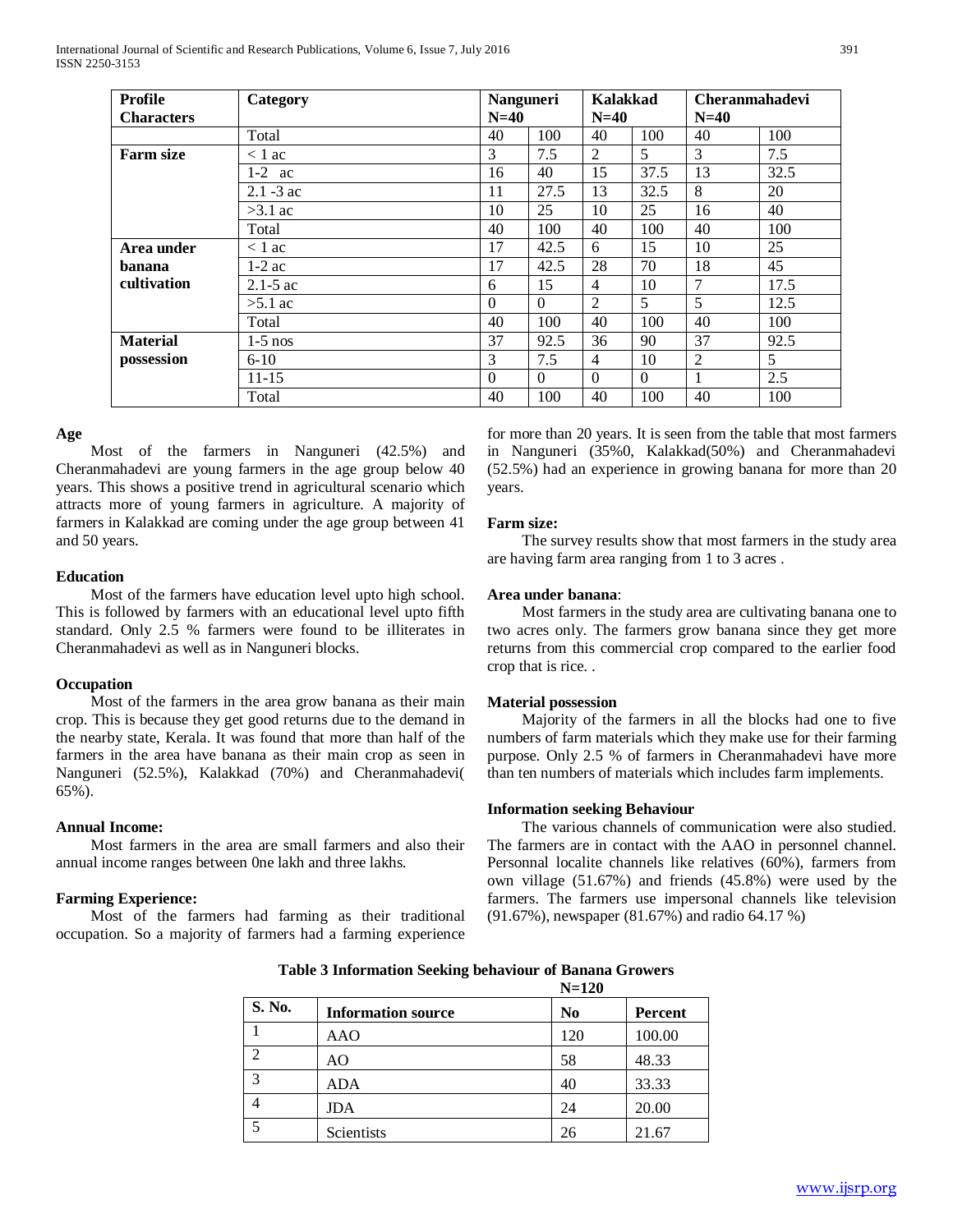| 6  | Trainings/Seminars          | 43  | 35.83 |
|----|-----------------------------|-----|-------|
| 7  | Farmers from own village    | 62  | 51.67 |
| 8  | Farmers from other villages | 45  | 37.50 |
| 9  | Friends                     | 55  | 45.83 |
| 10 | Relatives                   | 72  | 60.00 |
| 11 | Neighbours                  | 35  | 29.17 |
| 12 | Input dealers               | 21  | 17.50 |
| 13 | Local leaders               | 23  | 19.17 |
| 14 | Radio                       | 77  | 64.17 |
| 15 | TV                          | 110 | 91.67 |
| 16 | Newspaper                   | 98  | 81.67 |
| 17 | Farm materials              | 30  | 25.00 |
| 18 | Farm magazines              | 7   | 5.83  |

Only 5.83% of the farmers were found to be reading farm magazines. The farmers who have attended trainings and seminars are only 35.8 percent. except for news papers the other print media are not used by the farmers.

#### **Adoption of recommended banana cultivation technologies**

Any technology developed becomes successful only when it reaches the targeted people. Technologies are developed by the Tamil Nadu Agricultural University. If a farmer is satisfied with a technology he adopts it. Based on the study conducted in the study area it was found that all of farmers in the study area grow varieties suitable to the area. Recommended spacing (87.5%) and sucker selection (92.5%) is done by most of the farmers in Nanguneri . In Kalakkad also it was found that most of the farmers adopted sucker selection method (92.5%) and spacing  $(87.5\%)$ ..

| Table 4 Adoption of recommended banana cultivation technologies. |  |
|------------------------------------------------------------------|--|
|                                                                  |  |

| $N=120$                                                                           |                     |               |                    |               |                                 |                |  |  |  |
|-----------------------------------------------------------------------------------|---------------------|---------------|--------------------|---------------|---------------------------------|----------------|--|--|--|
| <b>Technology</b>                                                                 | Nanguneri<br>$N=40$ |               | Kalakkad<br>$N=40$ |               | <b>Cheranmahadevi</b><br>$N=40$ |                |  |  |  |
|                                                                                   | N <sub>0</sub>      | $\frac{0}{0}$ | No                 | $\frac{6}{6}$ | N <sub>0</sub>                  | $\frac{0}{0}$  |  |  |  |
| Varieties                                                                         | 40                  | 100           | 40                 | 100           | 40                              | 100            |  |  |  |
| Spacing                                                                           | 35                  | 87.5          | 35                 | 87.5          | 27                              | 67.5           |  |  |  |
| Selection of suckers                                                              | 37                  | 92.5          | 37                 | 92.5          | 26                              | 65             |  |  |  |
| Pre-treatment of suckers                                                          | 29                  | 72.5          | 31                 | 77.5          | 24                              | 60             |  |  |  |
| Intercropping at earlier stages                                                   | 2                   | 5             | $\Omega$           | $\theta$      | 1                               | 2.5            |  |  |  |
| Recommended Fertilizer                                                            | 18                  | 45            | 20                 | 50            | 13                              | 32.5           |  |  |  |
| Use of Growth Regulators to improve the grade<br>of bunches                       | $\Omega$            | $\Omega$      | $\Omega$           | $\Omega$      | $\overline{2}$                  | 5              |  |  |  |
| Micronutrients application at $3rd$ , $5th$<br>and $7th$<br>months after planting | $\overline{0}$      | $\Omega$      | $\Omega$           | $\Omega$      | $\Omega$                        | $\overline{0}$ |  |  |  |
| Desuckering                                                                       | 33                  | 82.5          | 29                 | 72.5          | 24                              | 60             |  |  |  |
| Propping                                                                          | 20                  | 50            | 19                 | 47.5          | 22                              | 55             |  |  |  |
| Bunch cover for better appearance                                                 | 25                  | 62.5          | 29                 | 72.5          | 16                              | 40             |  |  |  |
| Integrated pest management practices                                              | 11                  | 27.5          | 6                  | 15            | $\overline{2}$                  | 5              |  |  |  |

Adoption in growing inter crops is found to be minimum in Naguneri and Cheranmahadevi and none adopted in Kalakkad. Application of micronutrients is not adopted in the study area. Application of growth regulators are seen only in Cheranmahadevi (5%). IPM practices is adopted by 27.5% in Nanguneri, 15% in Kalakkad and 5% in Cheranmahadevi Block.

Adoption of micronutrient application is the least observed in the study area. This is followed by use of growth regulators and intercropping. IPM is also seen to have low adoption level. These can be further confirmed by finding out the adoption gap in the study area.

## **Technology gap analysis**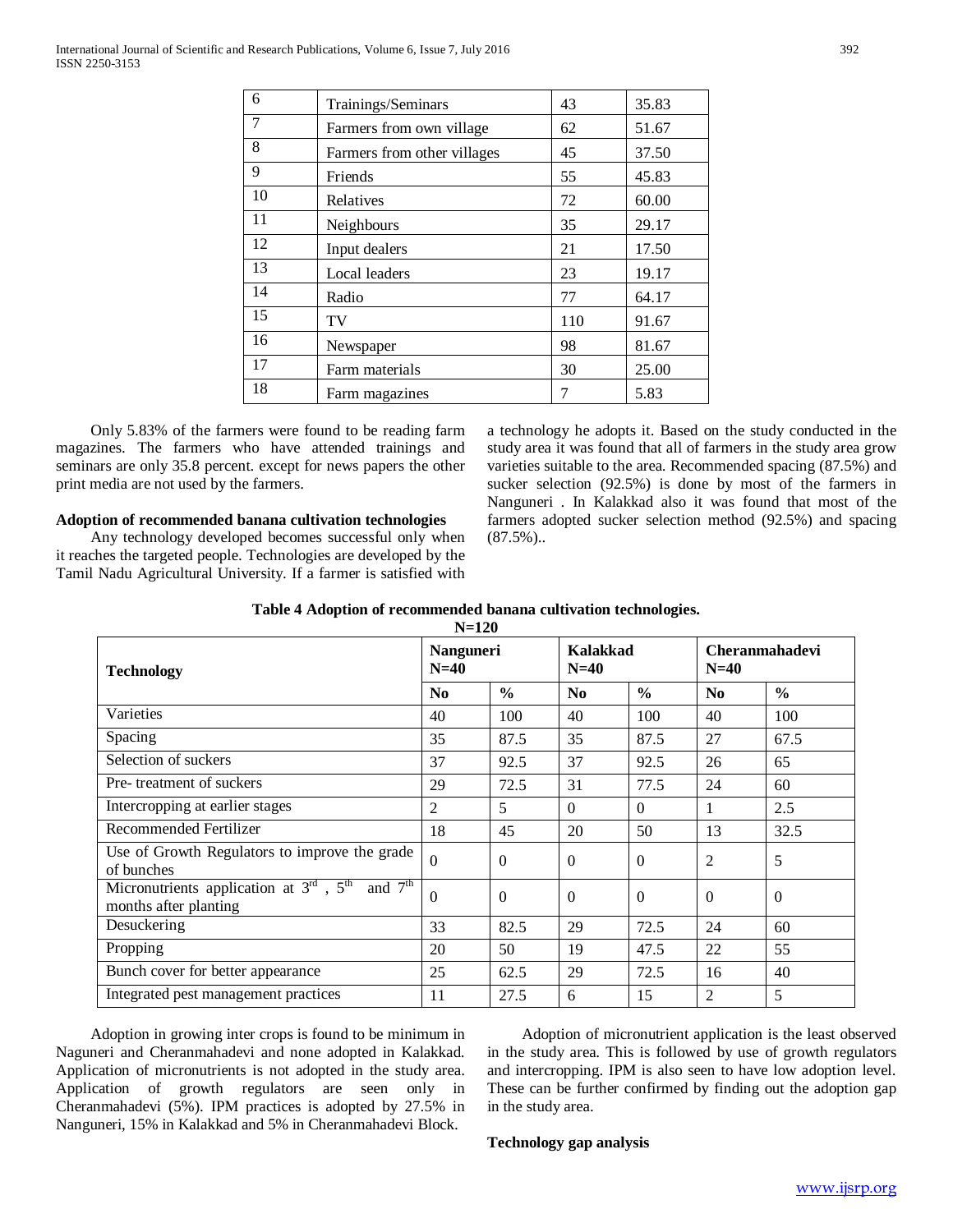Analysis of the extent of the gap in technology is essential for making any change in development of the crop. The gap in

awareness, knowledge and adoption was studied and the results are as follows



#### **Fig 1. Technological Gap in Banana Cultivation Practices**

It is evident from the graph that a similar gap pattern is seen for awareness knowledge and adoption of banana cultivation practices. The adoption gap is higher than knowledge gap which is on par with awareness gap. The highest adoption gap is seen to be the highest in application of micronutrients followed by use of growth regulators and intercropping in earlier stage.

#### V. DISCUSSION

All technology adoption decisions carry with them some uncertainty in outcomes from unfamiliar techniques. The observed patterns of technology adoption are typically influenced by the farmers' individual risk preferences and their ability to bear the risk of a new and uncertain endeavor. Human capitals are traditionally focused on education and health so there is less support from the family members. The labor problem affects technology adoption; seasonal availability adds another dimension. Lack of Support for marketing, less price and market intermediaries also adds to non adoption of the technologies. Damage due to wild animals and strong winds also are reasons for investing more on the crop.

The study reveals that the pattern of awareness gap ,knowledge gap and adoption gap are similar. But the magnitude for adoption gap is higher than awareness and knowledge gap. This has to be reduced.

The study reveals that the mean awareness gap  $(26.04)$ , mean knowledge gap (26.18) are similar but mean adoption gap (49.24) is twice that of the other two gaps studied. The magnitude for adoption gap is higher than awareness and knowledge gap. This has to be reduced. The information seeking behavior of the famers is positively significant with adoption of the recommended practices in banana cultivation. Most of the farmers watch TV (91.6%) and read newspapers (81.6) for agricultural related information. Hence these mass media channels can be very effectively utilized for reducing the adoption gap. The farmers also contact the extension agency in their area. Hence we can strengthen the research extension farmer linkage system through ATMA and conduct more farmer interfaces along with result demonstrations which will further increase the adoption rate in the district. .

The farmer in the area need to be convinced with the profitability of the recommended practices. Media can be used as a major device to transfer technologies. Newer and promising technologies like fertigation, drip irrigation can be popularised among the banana growers by using result demonstrations. The control of market intermediaries can be reduced by group approaches.

#### VI. CONCLUSION

The findings of the study have to be viewed in the specific context of the conditions prevailing in the area and these findings will be applicable wherever similar conditions prevail. Action researches can be done to popularise technologies like fertigation and drip irrigation. The felt need recognized by any farmer is his additional income from any inclusion in his farming system. The